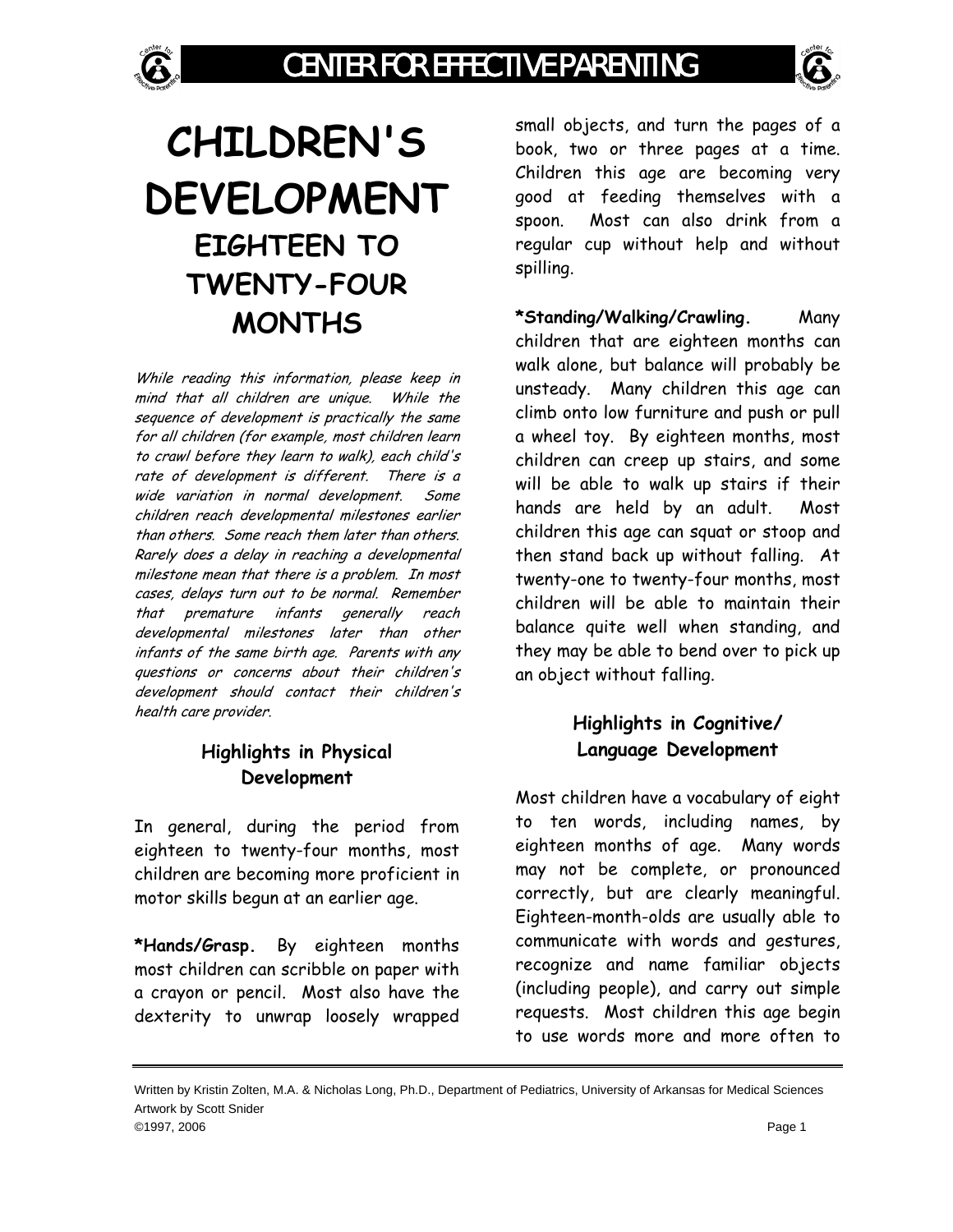express their wants and needs. Most can understand and use simple phrases like "All gone." After eighteen months, vocabulary increases rapidly. By twenty-four months of age most children use two word phrases and have a vocabulary of 100-200 words.

### **Highlights in Social Development**

Between the ages of eighteen and twenty-four months, most children like to help their parents or caretakers, and they will follow directions well. Most children this age are not, however, cooperative with other children. They may play alongside other children, but they will probably not yet play with or cooperate with other children.

#### **Toilet Training**

For toilet training to be successful, children must have voluntary control of the sphincter muscle. The sphincter muscle controls elimination of urine and feces. Voluntary control of this muscle does not usually develop in children until they are at least eighteen months of age, and more often not until they are twenty-four to twenty-eight months old.

Since no one knows the exact time children gain the control needed to begin toilet training, it is important for parents to look for and to recognize signs of readiness before they start toilet training with their children.

Parents should keep in mind that starting too early can be a waste of time and may create needless stress for both parents and their children.

#### **General Signs of Readiness**

**\*Age.** To guarantee adequate muscle control, children should be at least eighteen months of age, probably older. They should also be able to walk well.

**\*Communication.** Children must have the communication skills to let someone know, either with words or gestures, that they want to go to the bathroom.

**\*Desire.** Children must want to learn how to use the toilet. Children often show this desire by imitating the activities of their parents, including toileting behaviors.

#### **More Specific Signs of Readiness**

•Children ask to be changed when their diapers are soiled.

•Children appear to know when they are about to urinate or defecate, as indicated by gestures or facial expressions, or children stop what they are doing when urination or defecation is in progress.

•Children eliminate on a fairly regular schedule and stay dry for several hours at a time.

Written by Kristin Zolten, M.A. & Nicholas Long, Ph.D., Department of Pediatrics, University of Arkansas for Medical Sciences Artwork by Scott Snider ©1997, 2006 Page 2